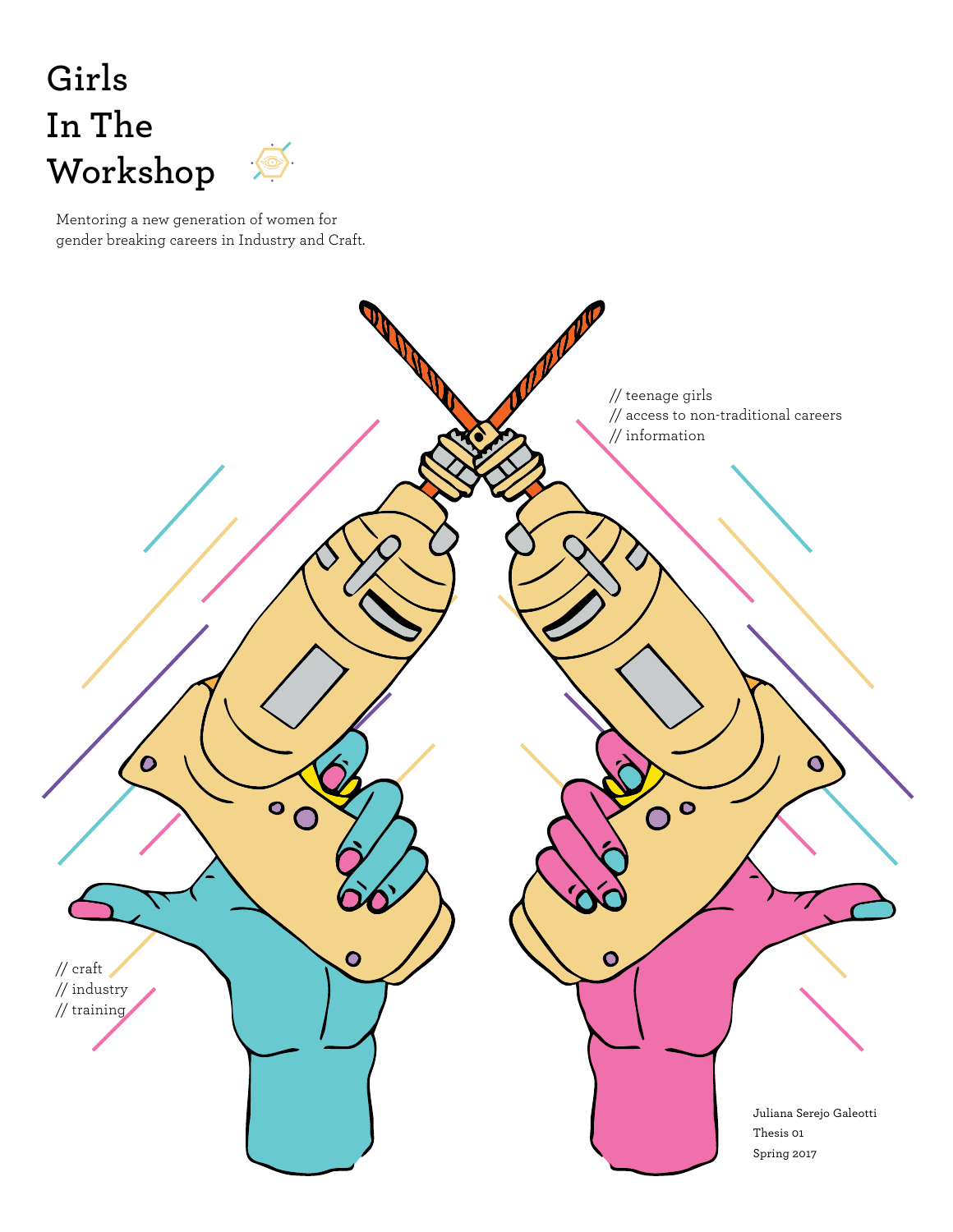Insight #1: How to keep them interested?

# - Carla Hall - Suz Somersall - Emily Pilloton

*12/01/2017 20/01/2017 31/01/2017*

# **The Big "Q"**

An issue that kept popping up during my interviews with female makers was: How to get the girls interested and keep them interested/connected with Making? This seems to be a struggle many instructors and teachers are going through right now.

#### **Suz Somersall**

Co-founder of KiraKira, an innovative platform that introduces girls to engineering by offering free online classes and access to 3D printing.

**Carla Hall**

Artist and instructor at The Crucible, a nonprofit art education organization that works in collaboration with the oakland community.

Somersall's target audience are girls from 13 to 18 years of age. More specifically girls that are middle school. Why? This has mostly to do with the drop off rate of 8th graders from school. Current drop of rate of 8th graders is up to 25%.

The Crucible used to save spots for female makers to join a selctive group to build a sculpture that stays in the front of their building. However they are getting lesser and lesser girls who want to engage in the sculpture project. They don't know why that is.





#### **Emily Pilloton**

Founder of design firm Project H and Girls Garage. Founded in 2016, Girls Garage is a design and building program for girls.

Family is the key component: "Basically it depends on the how the family teaches their kids about making and about hands-on activities, to encourage them to carry it forward".

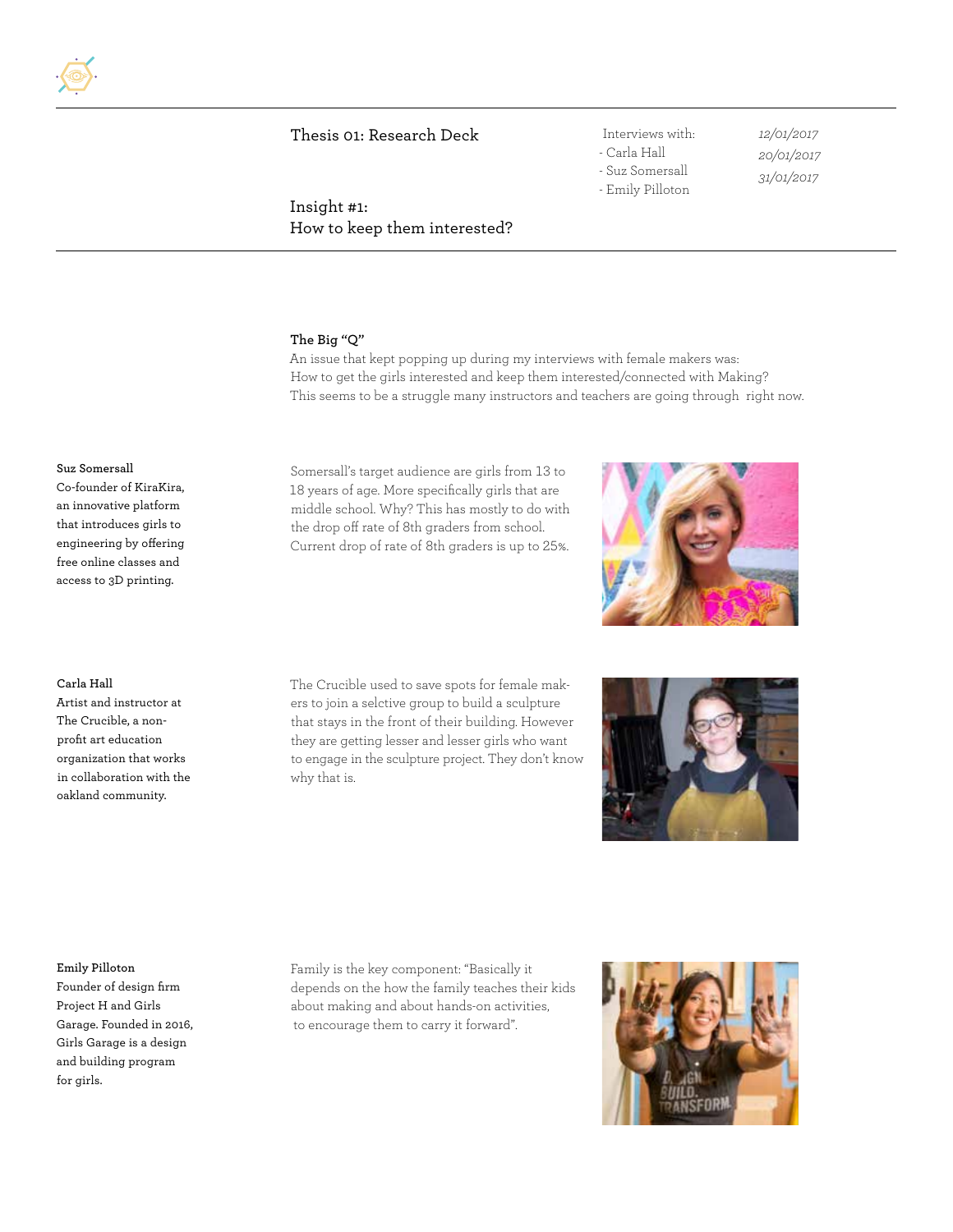# - Carla Hall - Suz Somersall

*12/01/2017*

- Emily Pilloton

*20/01/2017 31/01/2017*

Insight #2: You can't become what you can't see

#### **How could we encourage teenage girls to participate more?**

This was a question I asked my three interviewees and all of them answered the same thing: Gear your visuals it towards girls.

**Suz Somersall**

Why aren't teenage girl engaging as much? What is the problem?

- Lack of diversity

- Lack of content

- Lack of female models to look up to

**Carla Hall**

**Emily Pilloton**

How could we encourage the girls to participate more? "Gear it towards girls, the school introduction and videos on individual youth, everything! Show them reflection of what they can be (relatable points)."

"You can't become what you can't see" The girls need female mentors that look like them (physcially) They need female mentors that are serious bad asses so they can admire."

**"Lack of participation in STEM is partially a matter of perception. Women ask, 'Is this something that feels like me? Do I see people like myself?" — Yasmin Kafai, Professor of Learning Sciences, University of Pennsylvania Graduate School of Education**

**While toolboxes are typical toys for boys, girls are not usually encouraged to work with tools and workbenches. Seeing female peers actively participating in making activities helps to set such gender stereotypes that can negatively affect girls' identity and performance. A lack of identication may be a barrier to women's interest and engagement in some of the more tech-oriented aspects of making, at least initially. —** *Intel Report, MakeHers: Engaging Girls and Women in Technology through Making, Creating, and Inventing*



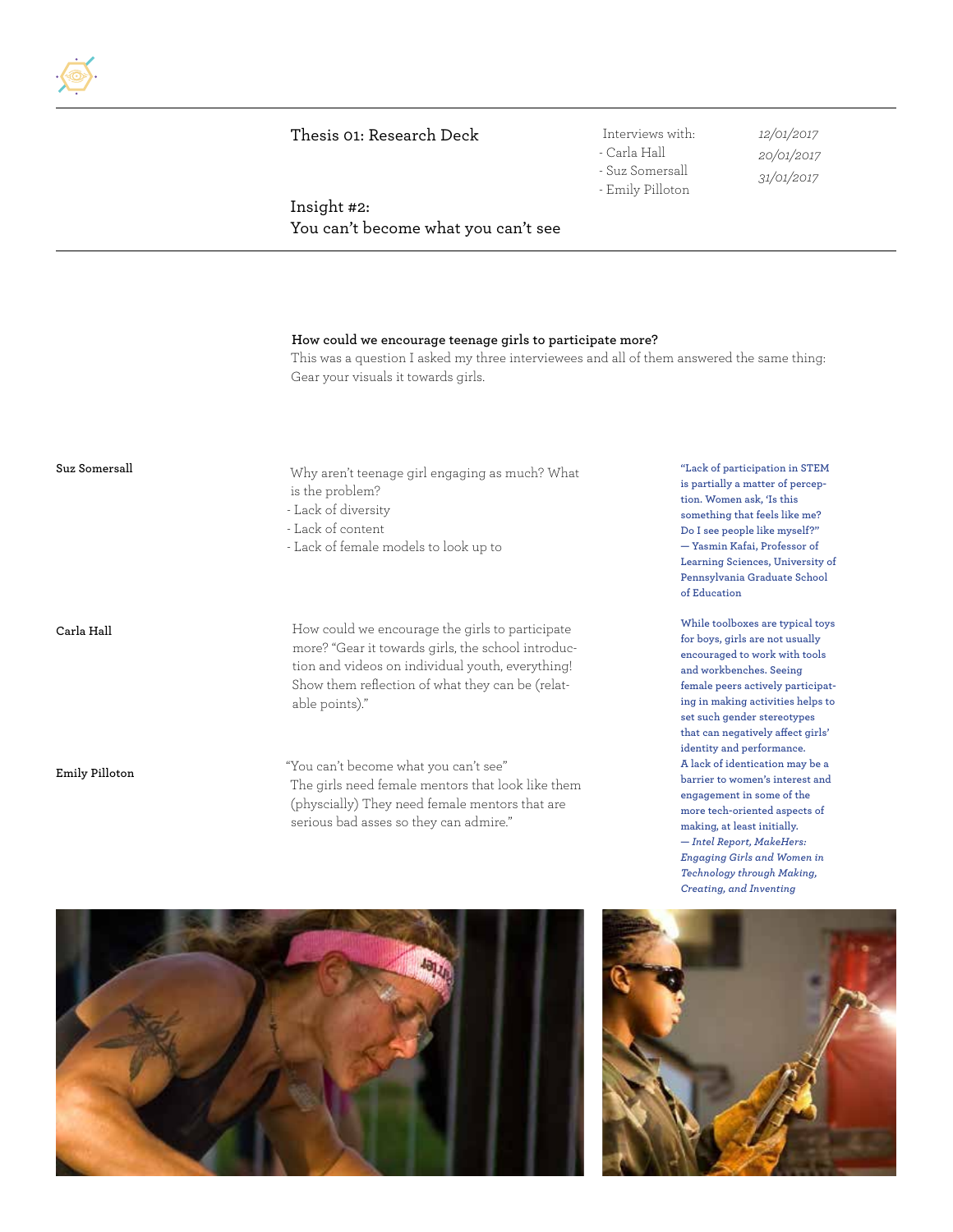- Suz Somersall - Emily Pilloton

*20/01/2017 31/01/2017*

Insight #3: Giving back to others

#### **Encouragment = Giving Back to the Community**

As we continued to talk about ways to help engage the girls, Suz Somersall and Emily Pilloton, pointed out something very interesting.

# Intersecting other areas of their lives with the possibilities of making apparently stimulates girls to continue to make.

| Suz Somersall  | -What would encourage them?<br>"Help them build a project for school."                                                                                                                                                                                                                                                                                                                                                                                                                                                                                                                                                                                                                                                                                             | Female makers in the survey<br>are particularly motivated<br>by social-service aspects of<br>making. Among those surveyed,                                                                             |
|----------------|--------------------------------------------------------------------------------------------------------------------------------------------------------------------------------------------------------------------------------------------------------------------------------------------------------------------------------------------------------------------------------------------------------------------------------------------------------------------------------------------------------------------------------------------------------------------------------------------------------------------------------------------------------------------------------------------------------------------------------------------------------------------|--------------------------------------------------------------------------------------------------------------------------------------------------------------------------------------------------------|
| Emily Pilloton | Emily noticed that her students got more enthusi-<br>astic about making after they finished a building<br>project for the local community.                                                                                                                                                                                                                                                                                                                                                                                                                                                                                                                                                                                                                         | female makers in the US and<br>Mexico are more likely than<br>males to be motivated to make<br>because they want "to help<br>or to give."                                                              |
|                | "More important for kids to do something back<br>to the community, for others. No need to take it<br>home, it's another way of gratification."                                                                                                                                                                                                                                                                                                                                                                                                                                                                                                                                                                                                                     | Female makers are more likely<br>to rely on personal connections<br>as resources throughout the<br>making process and that collab-<br>oration is a key part of making.                                 |
|                | "A great learning model for maker activities is<br>connecting what young people are doing that<br>is interesting and looking at opportunity spaces<br>to engage them. The cultural resonances are<br>important. Because kids are di erent, we need to<br>reach them in di erent ways. We have to give<br>kids cover in able to legitimatize who they are<br>right now and provide them with entry into<br>different worlds."<br>$\mathbf{M}$ $\mathbf{L}$ $\mathbf{L}$ $\mathbf{L}$ $\mathbf{L}$ $\mathbf{L}$ $\mathbf{L}$ $\mathbf{L}$ $\mathbf{L}$ $\mathbf{L}$ $\mathbf{L}$ $\mathbf{L}$ $\mathbf{L}$ $\mathbf{L}$ $\mathbf{L}$ $\mathbf{L}$ $\mathbf{L}$ $\mathbf{L}$ $\mathbf{L}$ $\mathbf{L}$ $\mathbf{L}$ $\mathbf{L}$ $\mathbf{L}$ $\mathbf{L}$ $\mathbf{$ | Interacting and connecting with<br>others is important to women<br>makers.<br>- Intel Report, MakeHers:<br><b>Engaging Girls and Women in</b><br>Technology through Making,<br>Creating, and Inventing |

— Mimi Ito, Professor in Residence at the Humanities Research Institute at the University of California, Irvine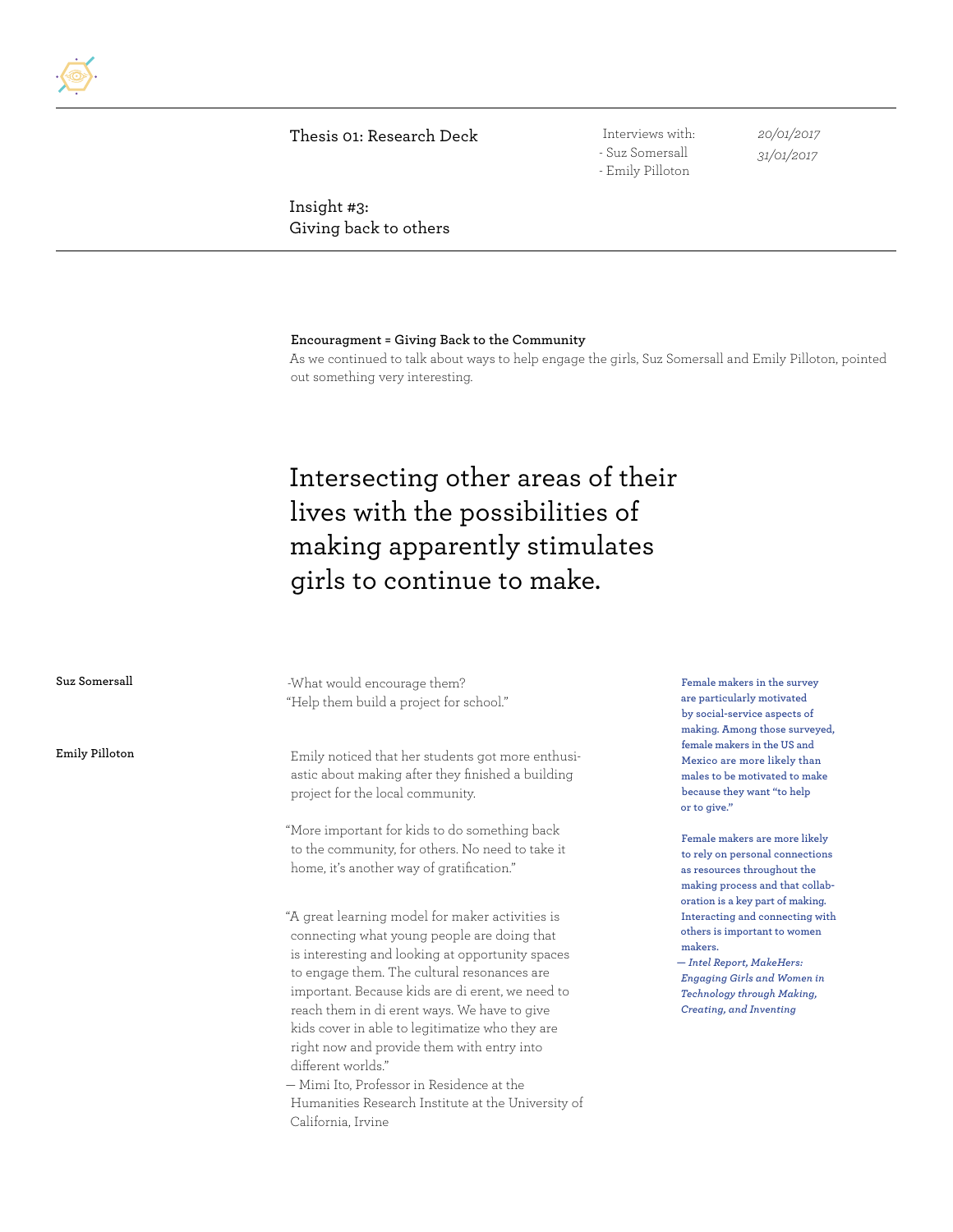- Carla Hall - Emily Pilloton *12/01/2017 31/01/2017*

Insight #4: Women like to work in groups

#### **It's about connection**

When it comes to making, female makers rely on connections as a resource. For them collaboration is an essential part of the process.

**Carla Hall**

The benefits are transformative: the girls learn how to work together and build things.

**Emily Pilloton**

"Work is relational" Women like to work in groups, they can have emotional connections and feel challenged in a healthy way.

#### Intel's Key Recommendations to Engage Girls and Women in Making

1. Build more girls- and women-inclusive maker environments in public places like libraries and schools. 2. Design maker spaces that enable open-ended investigation of projects meaningful to girls and women.

3. Develop initiatives that give girls more access to makers their own age and female mentors.

**The range of maker spaces available to women only is limited. The spaces that do exist for female makers can be limited in number and may offer a narrow range of tools, kits, and types of activities. This lack of female only maker spaces can make it hard for women to gain access to a community of female makers. As a result, while men are ableto get together to make, women who want to work with others have to be more resourceful, working in mixed groups and opposite gender groups. — Mimi Ito, Professor in Residence at the Humanities Research Institute at the University of California, Irvine MakeHers: Engaging Girls and Women in Technology through Making, Creating, and Inventing**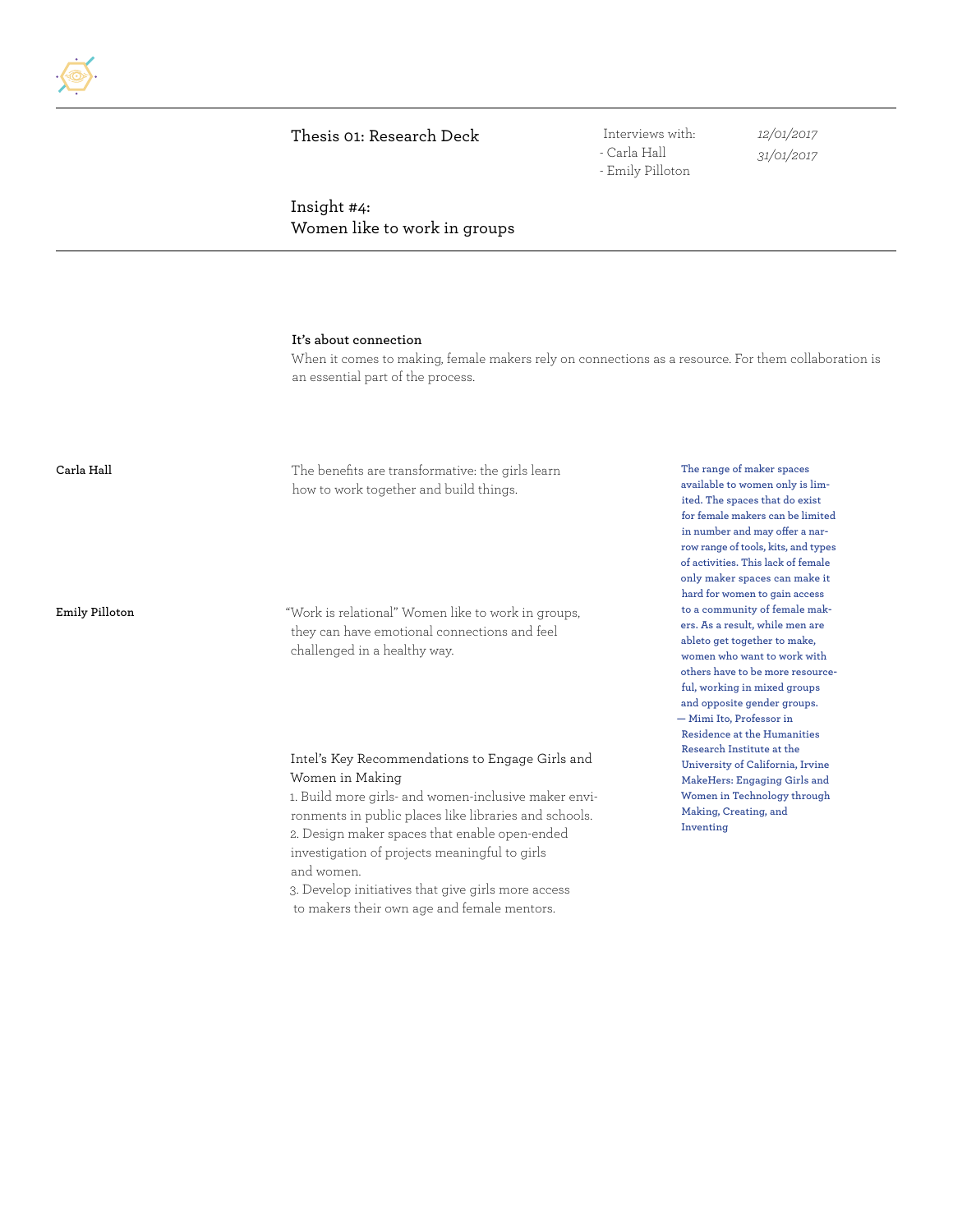

- Emily Pilloton

*31/01/2017*

# Insight #5: Providing meaningful First Experiences to Making

#### **The first experience to making has to be significant**

When talking to Emily Pilloton about one of the possible design deliverables being a Starter Kit for girls, she agreed but warned me that it shouldn't be anything like a Goldieblox. She emphasized that if the first experience a girl has with building and being hands-on is by playing around with a Goldieblox that it is very bleak and won't help them connect to making.

**Emily Pilloton**

Girls first experience to building should be a Starter Kit that is the complete opposite of a doll-house. That is very important!

# "Goldieblox is insulting!" — Emily Pilloton



Goldieblox is a construction toy + story book set for ages 4 and up that features the world's first girl engineer character. The main objective of the toy changes according to which kit is bought, but basically it focuses on "building" and putting together parts to solve a problem through creative exploration.

It's description according to Amazon.com is as follows, "Designed for tinkering and creative exploration, GoldieBlox toys build spatial skills and confidence in problem-solving.

The toy has won many awards, including: Educational Toy of the Year, People's Choice Toy of the Year, Oppenheim Toy Portfolio Best Toy, etc.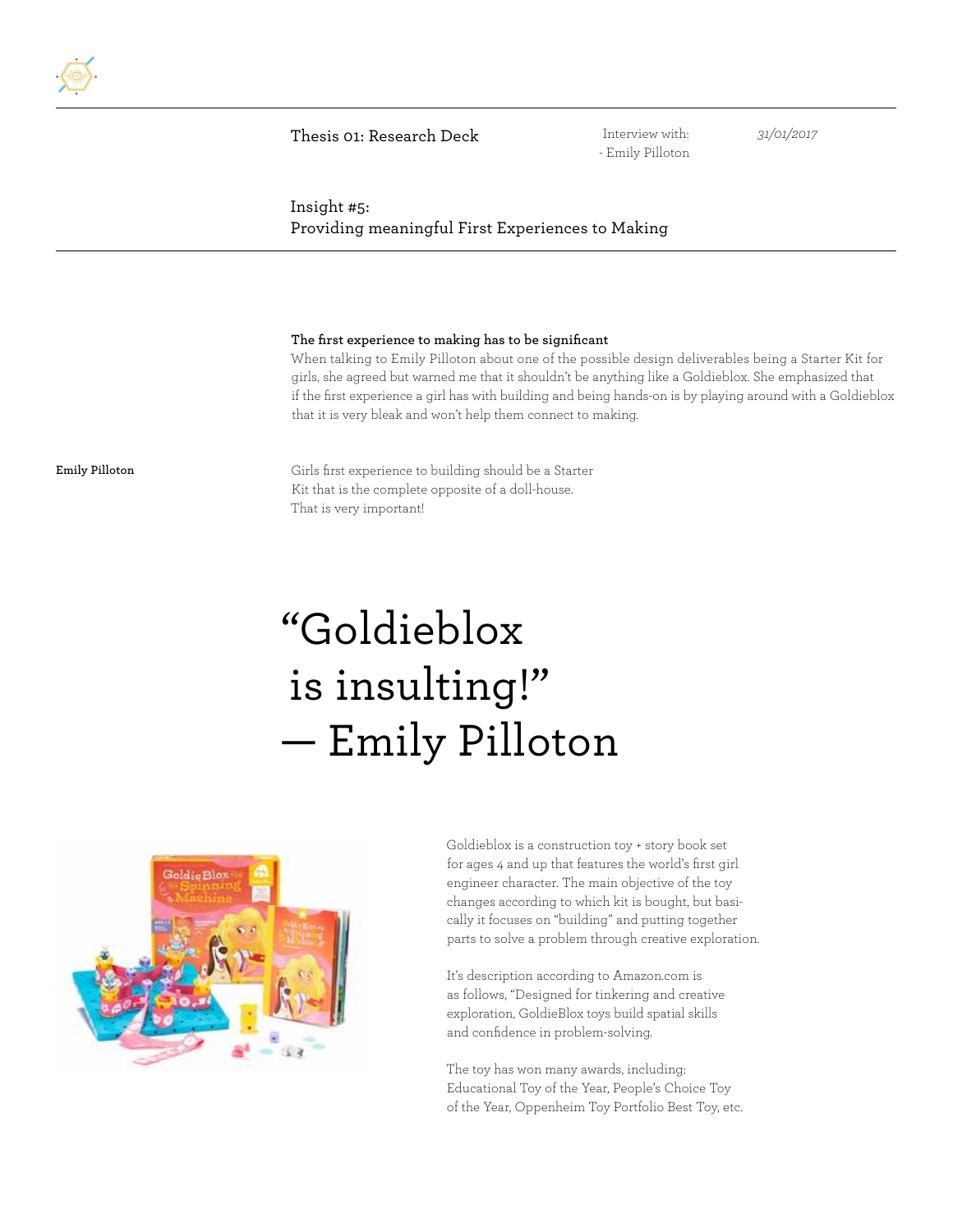- Emily Pilloton

*31/01/2017*

Insight #6: Women makers = Women mentors

#### **Can you name any women who are professional makers? What about women mentors?**

Another relevant issue that kept constantly showing up during my research, was that of lack of mentorship. According to Intel's Report MakeHers, it's actually the third top challenge female makers face when it comes to making.

Lack of mentorship is a problem for female makers inside the U.S. as well as both males and females in other countries like China.

Mentorship is essential to female makers: "Role models and mentors play a key role in girls' personal and professional development, as well as in their leisure activities." — Intel Report, MakeHers

**Emily Pilloton** "Women makers need more pathways to become mentors!"

#### Challenges and Barriers Female Makers of Different Countries Have faced

| Country        | U.S. Female Makers                                                                                                 | China Female Makers                                                                            | Mexico Female Makers                                                                                                                  |
|----------------|--------------------------------------------------------------------------------------------------------------------|------------------------------------------------------------------------------------------------|---------------------------------------------------------------------------------------------------------------------------------------|
|                | $n = 106$                                                                                                          | $n = 152$                                                                                      | $n = 137$                                                                                                                             |
| Top Challenges | 1. Lack of money<br>2. Lack of mentorship<br>3. Lack of information<br>4. Lack of access to tools<br>and materials | 1. Lack of information<br>2. Lack of mentorship<br>3. Lack of access to tools<br>and materials | 1. Lack of money<br>2. Lack of access to tools<br>and materials<br>3. Lack of information<br>4. Lack of local, like-<br>minded people |

Data from: *Intel Report, MakeHers: Engaging Girls and Women in Technology through Making, Creating, and Inventing*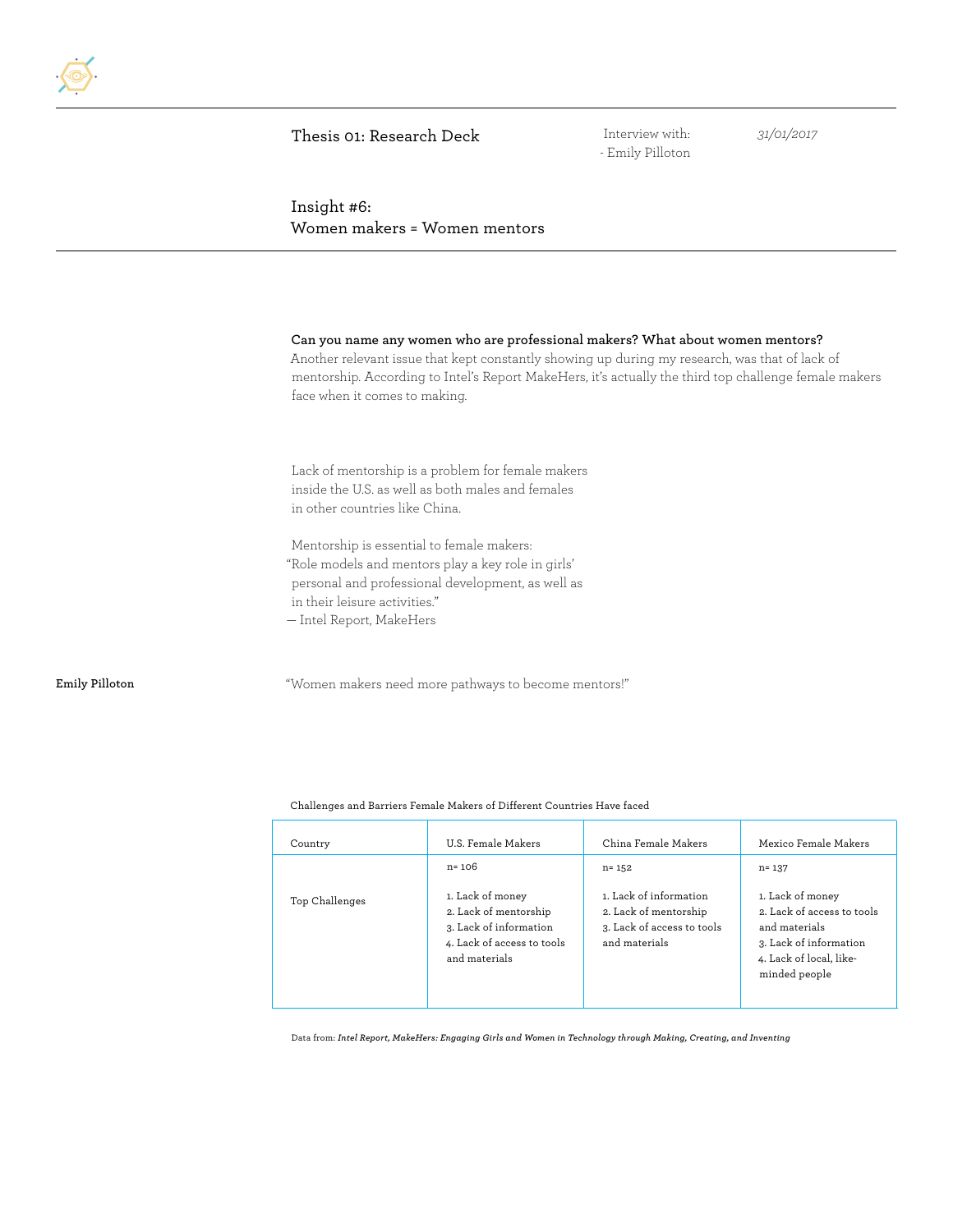Results

*18/03/2017*

Insight #7: Top 3 Design Solutions

#### **Survey Results**

When it came time to analyze some of the data in the survey I conducted, the one that caught most of my attention was the Top 3 choices the surveyed selected as the most successful design solutions to help encourage teenage girls to engage more in Making.

I confess I was a bit surprised these were the chosen top three, I thought Toys & Action Figures would make it in the category and the Website wouldn't. Top 3 Design Solutions: Starter Kits, Website and Mentorship Program.

**Learning approaches Two learning approaches have a particularly strong potential to strengthen women's and girls' engagement in making: a multidisciplinary approach and** 

**Multidisciplinary approach There are multiple pathways to making, whether via engineering, computing, science, arts, design, or another discipline. Combining different entryways can be a way to engage more people in making. —** *Intel Report, MakeHers: Engaging Girls and Women in Technology through Making, Creating, and Inventing*

**"learning through play."**

**The maker movement is gaining excitement and momentum. Action is needed to take advantage of this momentum to increase participation and diversity in making, at large.**

> Rank the following design solutions by how successful they would be in encouraging teenage girls to engage in Making? (Rank from 1-7)

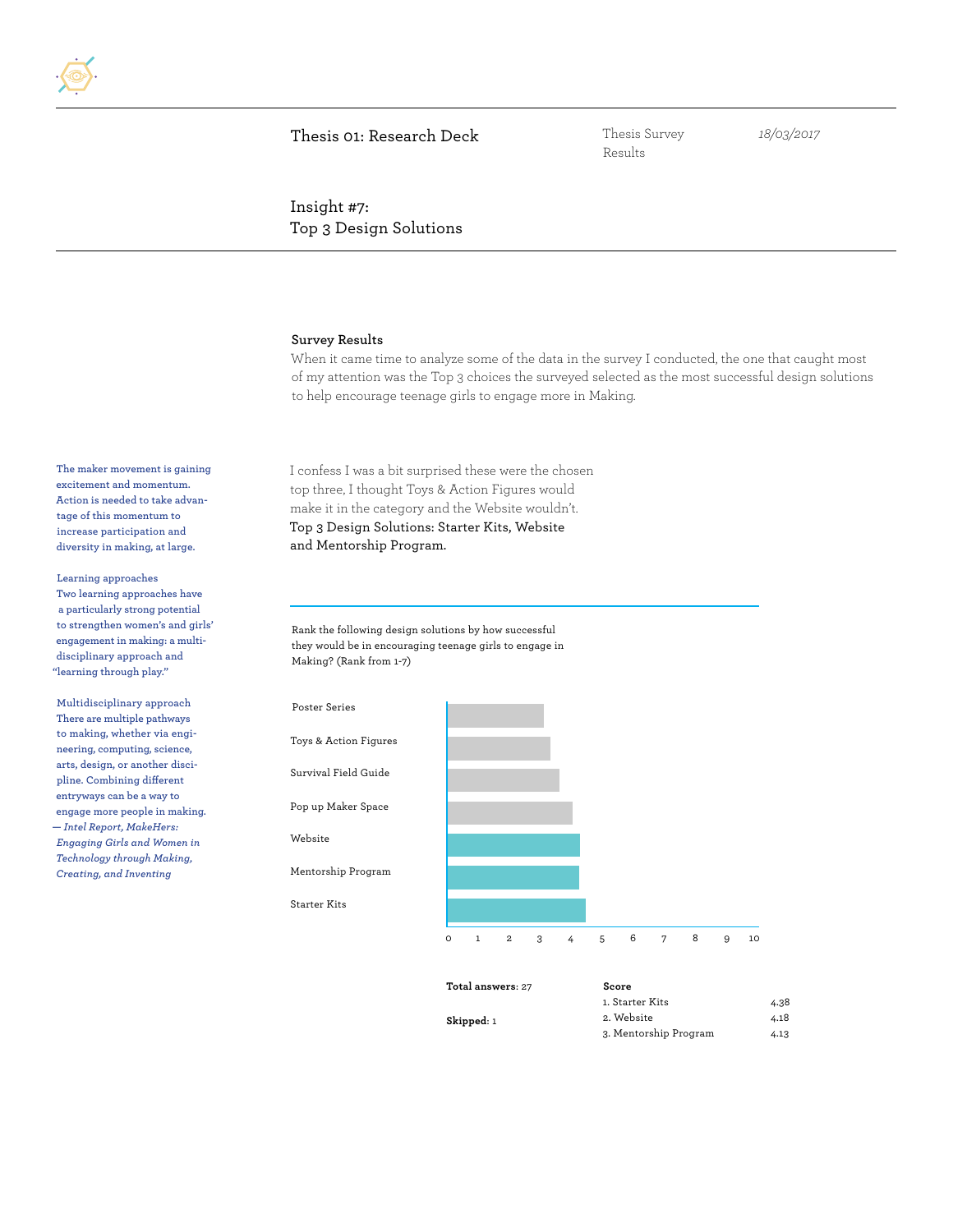

Results

*18/03/2017*

Insight #8: Bottom 3 Design Solution

#### **Survey Results**

While still analyzing Question 9 in my survey which involved ranking the most successful design solutions, the ones that were chosen as least important also caught my attention.

Especially the fact that the surveyed chose the Toys & Action Figures as one of the bottom three, that was unexpected. Bottom 3: Poster Series, Toys & Action Figures and Survival Field Guide.

Rank the following design solutions by how successful they would be in encouraging teenage girls to engage in Making? (Rank from 1-7)



| <b>Total answers:</b> 27 | Score                    |      |
|--------------------------|--------------------------|------|
|                          | 1. Poster Series         | 3.14 |
|                          | 2. Toys & Action Figures | 3.42 |
|                          | 3. Survival Field Guide  | 3.75 |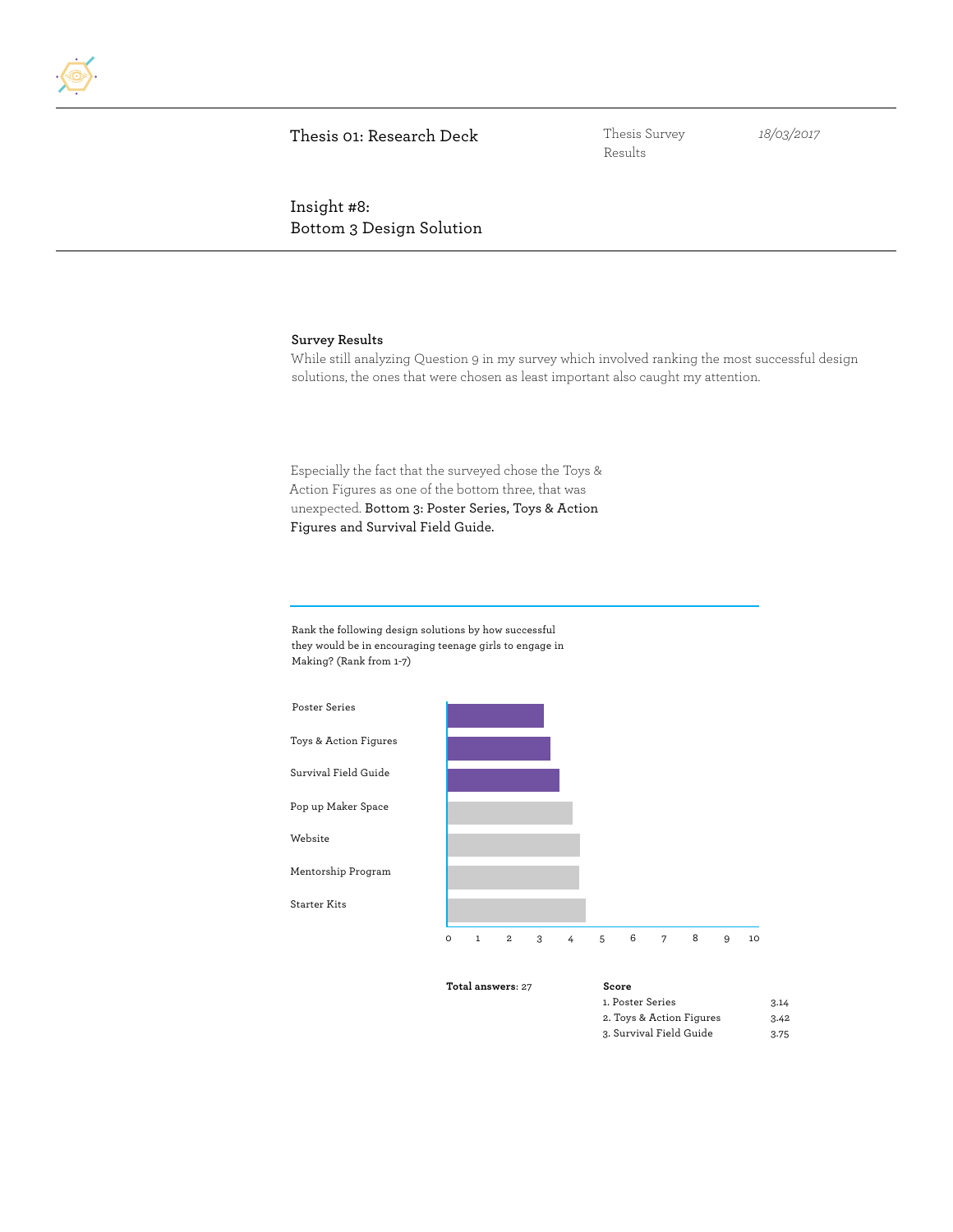Results

*18/03/2017*

# Insight #9: Everyone seems to know Girls Who Code

#### **Girls Who Code leads the way**

From all the organizations and non-profits presented in the survey, Girls who code is the most known organization that focuses on supporting women to learn a skill.





| <b>Total answers: 28</b> | Score             |        |
|--------------------------|-------------------|--------|
|                          | 1. Girls Who Code | 32.14% |
|                          | 2. Tech Gyrls     | 10.71% |
|                          | 3. Maker Girl     | 10.71% |
|                          | 4. Girls In Tech  | 10.71% |
|                          | None of the above | 57.14% |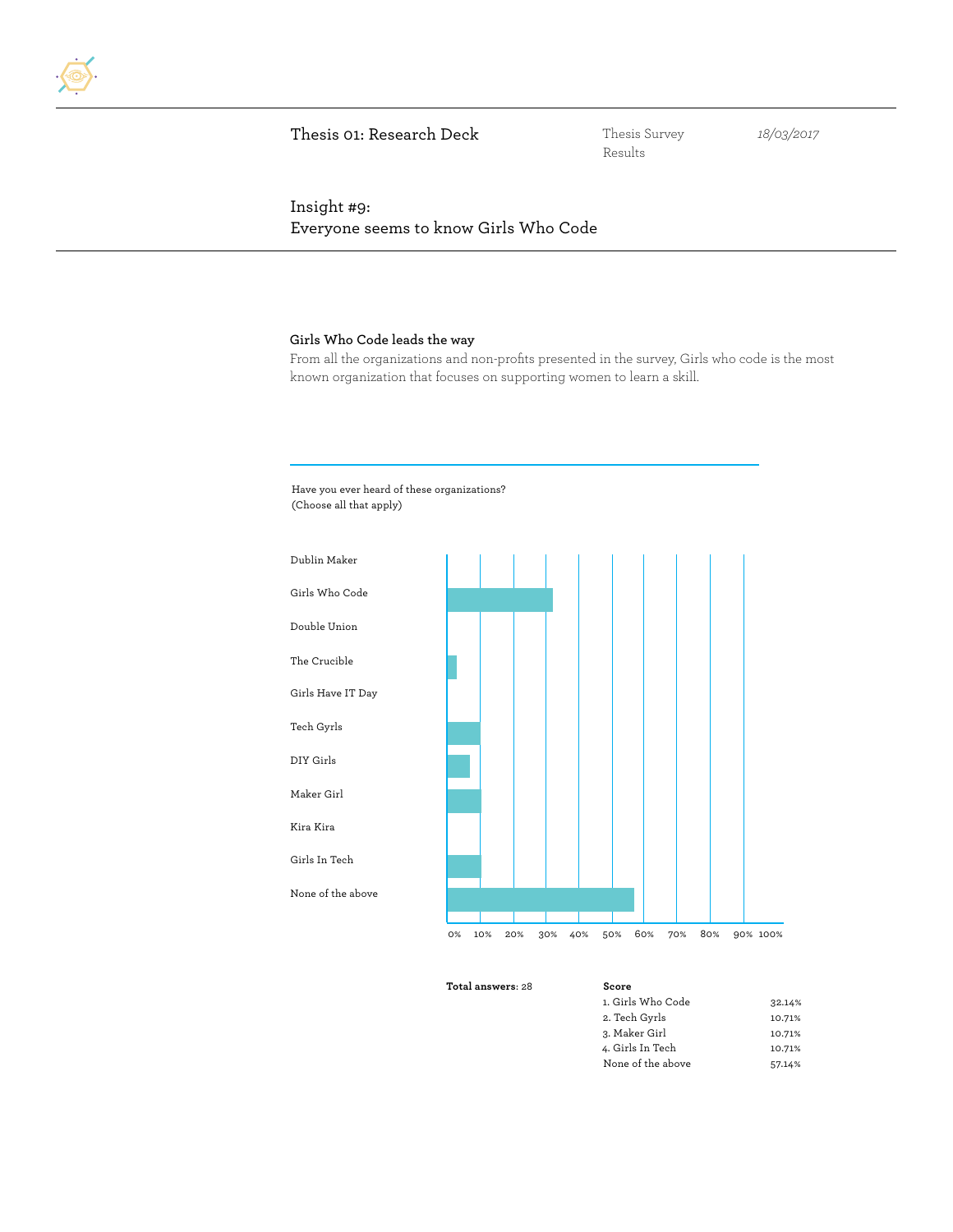Results

*18/03/2017*

## Insight #10: Gender exclusion still seen as the main problem

#### **Participant's personal opinion on the issue**

Gender exclusion continues to be seen as the main issue as to why teenage girls are not engaging in making as much as their younger peers.

**Female makers also experience gender norms, bias and stereotypes that negatively affect their involvement in making and their access to maker spaces. As described earlier in this section, negative gender norms such as exclusion for being a woman and living in a culture where making is considered inappropriate for girls and women are experienced by a considerable number (17 %) of women surveyed, making it harder for them to freely engage in making as they might do otherwise. Some women surveyed (7 percent) also are concerned about their safety when taking part in making activities.**

**Gender norms and stereotypes can likewise discourage women's participation in computer science and engineering. Evidence shows that the perception of computer science as a male field is a factor in discouraging girls from participating in computing classes. Such stereotypes also reinforce expectation of success in computing in favor of men, which can motivate them to engage further in that domain, while also discouraging girls from entering computing.**

**—** *Intel Report, MakeHers: Engaging Girls and Women in Technology through Making,* 

Despite the efforts of many of these organizations Teenage girls are still not engaging in making as much as their younger peers. Why do you think this is happening? (Choose all that apply)



**Skipped**: 5

- 1. Gender Exclusion 47.83% 2. Lack of Mentorship 26.09% 3. Not enough encouragement from their families 21.74%
	-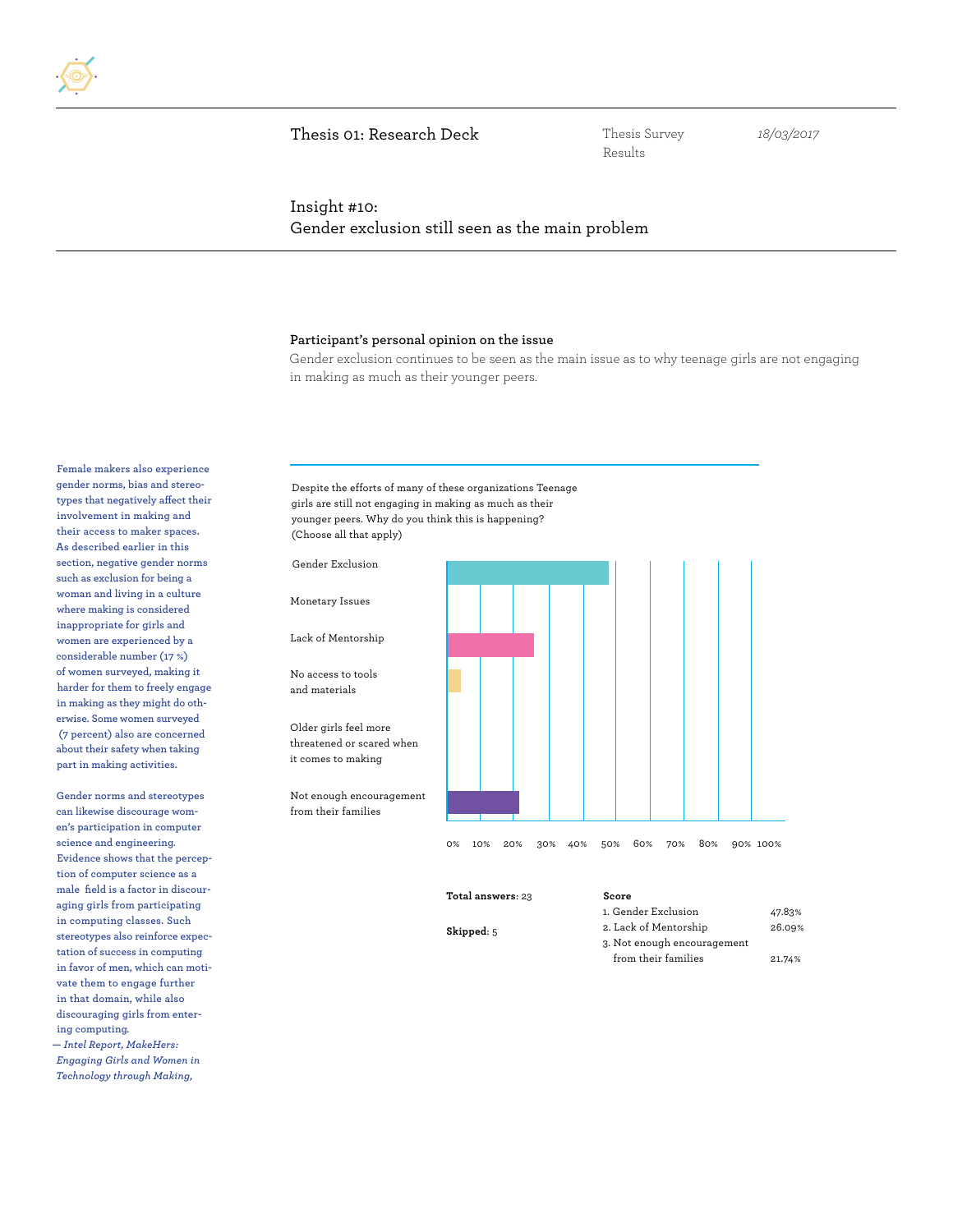Results

*18/03/2017*

# Insight #11: Free cultural events to raise more awareness

#### **Provide the audience with a free event to talk about the problem**

The participants in the survey chose Cultural Public Events as their main option to help raise more visibility to the issue in hand.

How could this issue be more visible to the public?



A-há! The most interesting and unexpected, but highly logical response a participant provided.

| Total answers: 27 | Score                             |        |
|-------------------|-----------------------------------|--------|
|                   | 1. Through cultural public events | 33.33% |
| Skipped: 1        | 2. Ad campaign                    | 25.93% |
|                   | 3. Others                         | 22.22% |
|                   |                                   |        |

#### **Responses to Others:**

1. Exposure to making for girls in public schools seems like it would be very helpful and practical.

2. Websites that are popular with girls, success stories of real women (but not those that only scream).

- 3. Just let people do what they want.
- 4. I disagree that it is an issue at all.
- 5. YouTube vídeos!
- 6. More social media presences.
- 7. Ad campaigns from tech companies with inclusive imagery.
- 8. Targeted Maker faire-style events in schools and libraries.
- 9. Makers shows and video series like Mythbusters and Tested.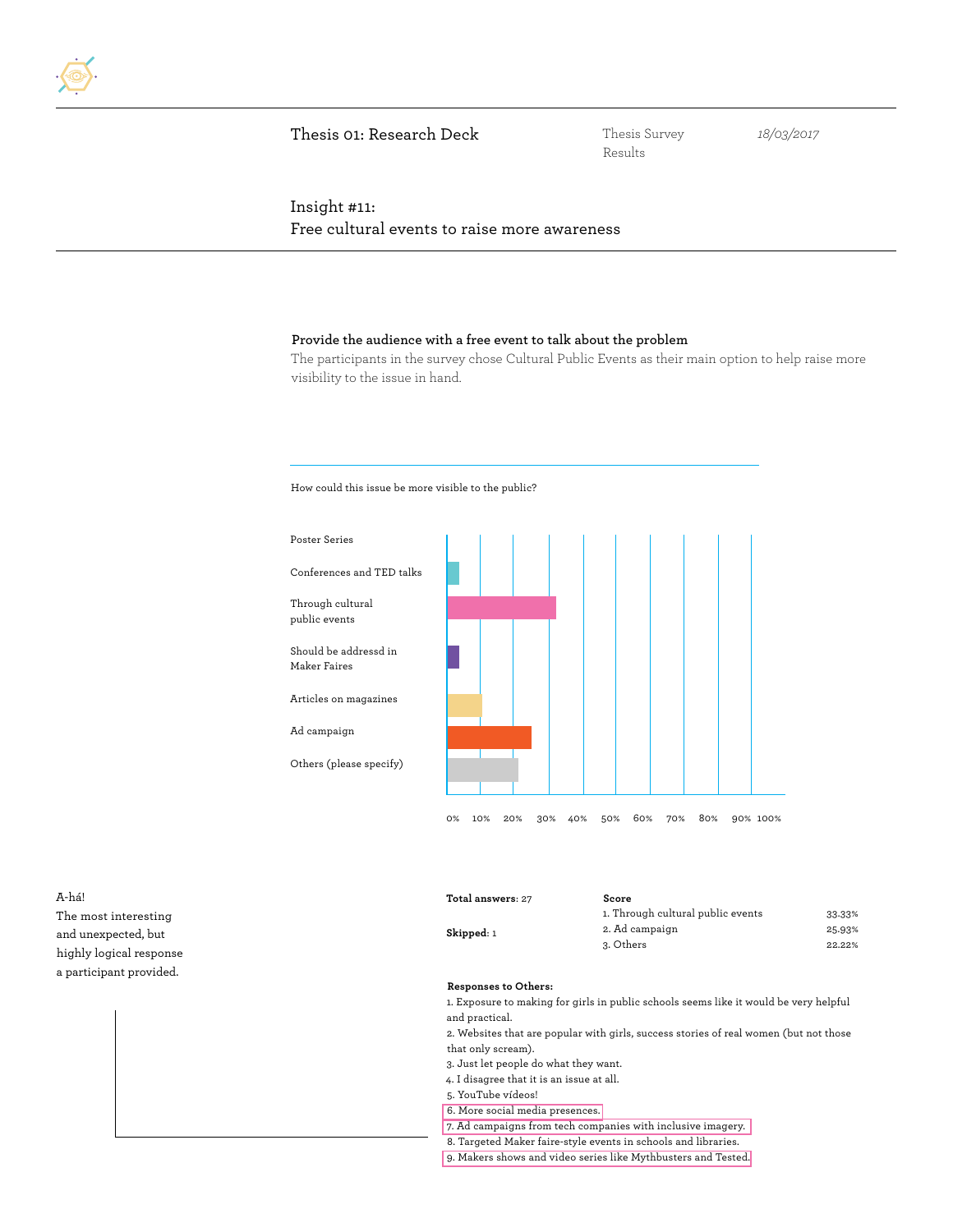Results

*18/03/2017*

### Insight #12: Visual representation of Female Makers is scarce

#### **Where the bad\*\*\* Female Makers at?**

At the start of this thesis project and during the on-going research I noticed a difficulty in finding visual images of female makers in the fields that required more physical involvement (like in welding, blacksmithing, mechanics, etc). When it came to images of females doing craft there was a wide selection. I also couldn't remember seeing any images of female makers when growing up. This caught my attention and I decided to investigate it further.

Have you ever seen any visual representation of women Makers? (Which include, but not limit to female blacksmiths, welders, glass blowers, carpenters, construction workers, coders, etc)

Yes

No



Engineer, entrepreneur and MAKE advisory board member, Limor Fried was the first female engineer to appear on WIRED's magazine cover on April 2011.



#### **Participants comments:**

1. I am one! But I don't think I really saw them much before I became a blacksmith/welder.

- 2. Rosie the riveter.
- 3. Everywhere.
- 4. Mythbusters.
- 5. There is a YouTube channel.
- 6. Wynwood walls.
- 7. Social media.

**Emily Pilloton**

When Maker Magazine contacted Emily Pilloton for a possible cover story they told her she would be the second female maker to be on the cover of their publication. Maker magazine so far had only 1 female cover model since 1995.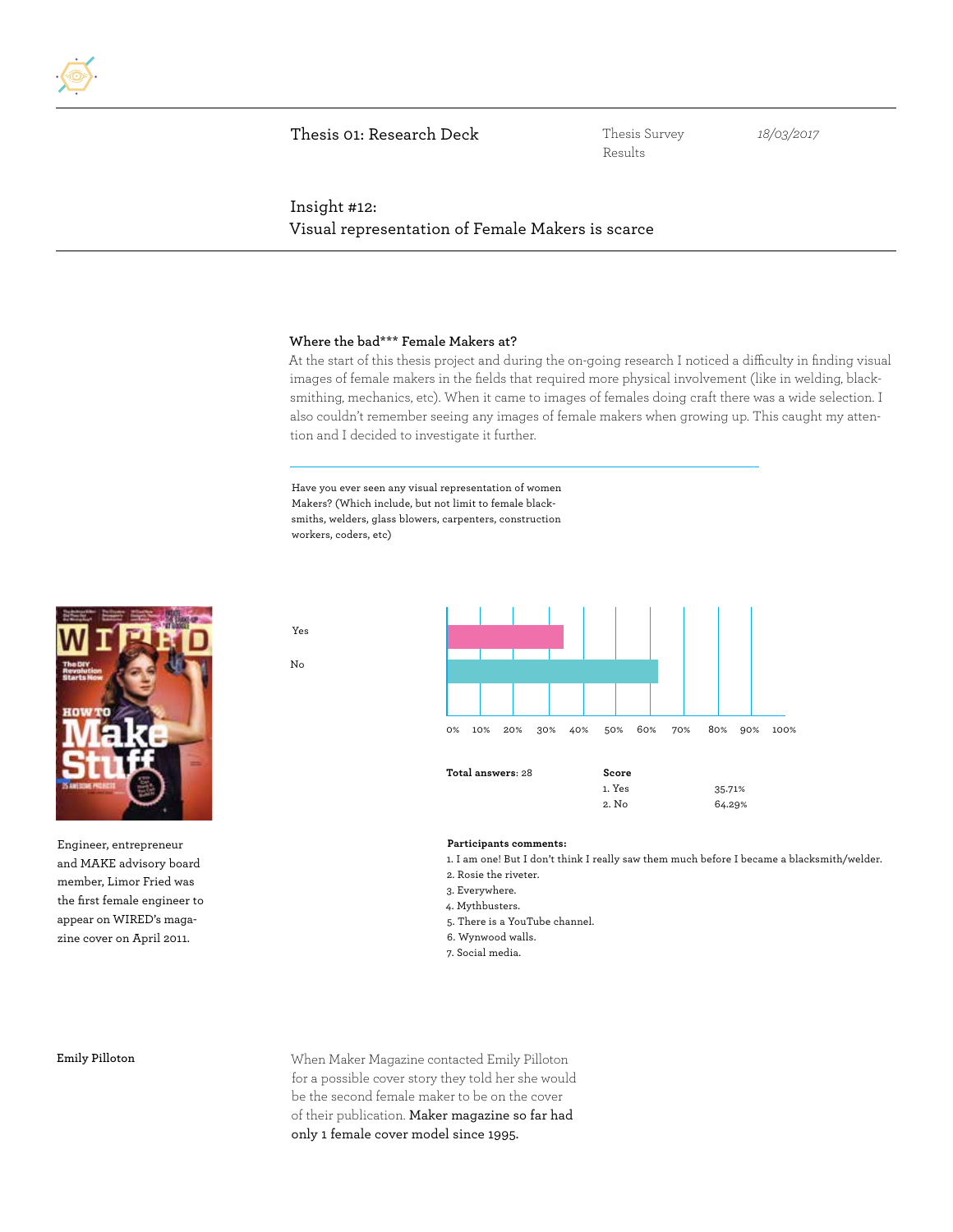Interview with: - Carla Hall

*12/01/2017*

#### Insight #13:

Stronger connection to Making = amount of time spent Making

#### **Time is essential when it comes to Making**

During my interview with Carla Hall at The Crucible I asked for her opinion on why apparently younger studntes seem to have a stronger connection to Making than the older students. She pointed out that it all has to do with time.

**"Even though the denominator has grown with more women participating in college since the 1980s- the number of women participating in computer science has gone down. And while the denominator of computer science positions has grown, across our university system, the number of women participating in those programs has gone down. In early elementary school, girls at the same rate as boys say they are interested in careers like engineering, architects, and astronauts, But by time they get to high school those numbers have dropped dramatically. Partly because we lose girls in middle school in this country."**

**—Chelsea Clinton, Clinton Global Initiative Annual Meeting, Sept 24, 2014.**

**Early engaging projects can help children gain skills and experience at an early age. Evidence indicates that girls can be disadvantaged by a delay in their interest in and attachment to computers. Early attraction to computing** 

**Carla Hall** Younger kids do get more connected than older high schoolers. Why? It has to do with time, connections and the relationships they make. When they start young they create stronger ties with Making and the Making environment. In The Crucible these connection are more longlasting due to this factor.

> "(...)they indicated that they would have sent their kids to the Clubhouse sooner if they had understood the true benefits."

— Suha, Director, ICT for Development Program and Former Computer Clubhouse Coordinator, Jordan

**can lead to longer term advantages, yet studies on patterns of computer engagement show that more boys experience an early passionate attachment to computers than girls. Parental support and engagement is critical to ensuring girls' early exposure to computing. —** *Intel Report, MakeHers: Engaging Girls and Women in Technology through Making,*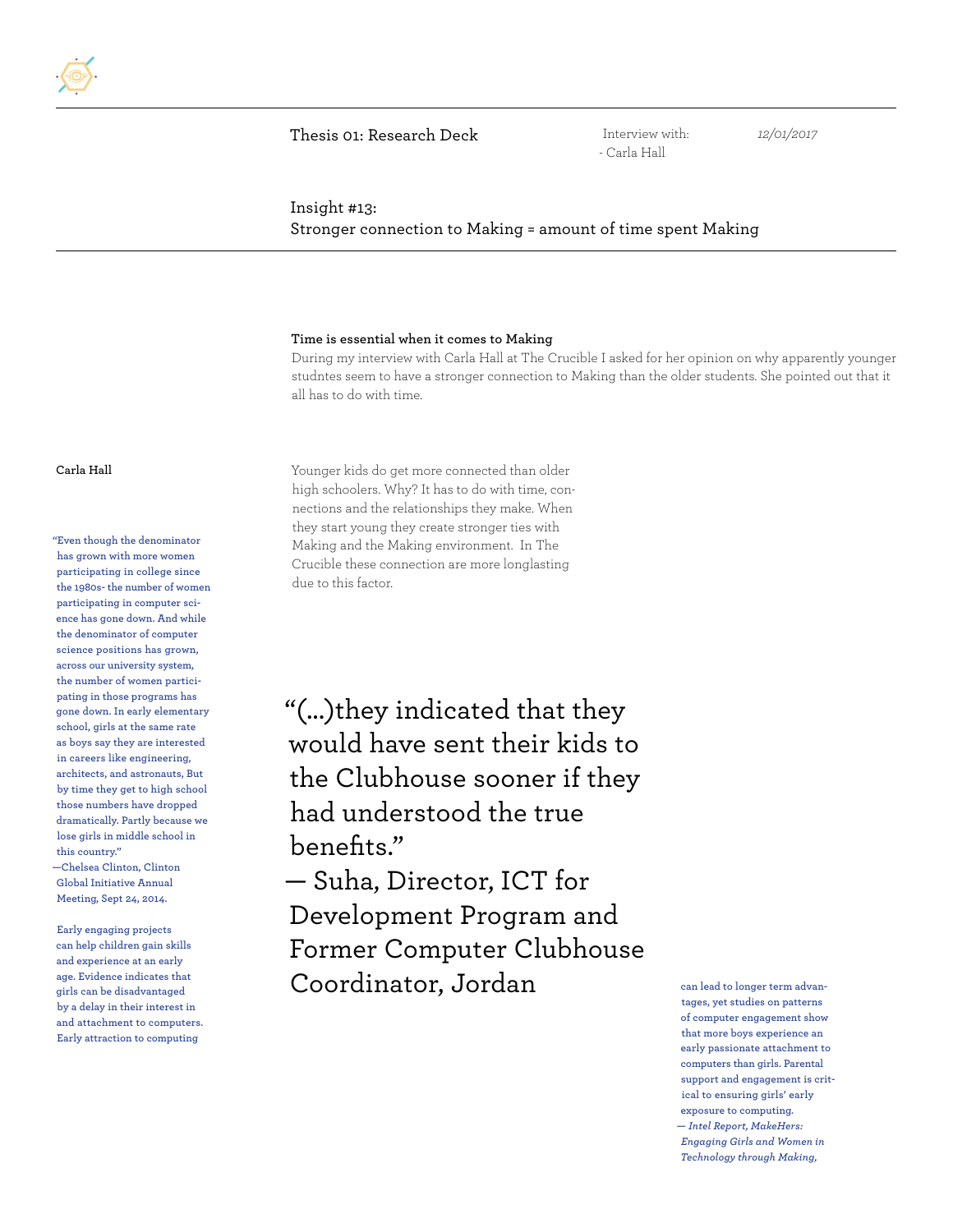Interview with: - Suz Somersall

*20/01/2017*

# Insight #14: Information content is mostly directed to a male audience

#### **Gendered Content**

Most of the information and course material are geared towards engineering, mechanics and electronics, and the audience they're mostly addressing are males. When females try to engage they lack content that inspires them.

**Suz Somersall** 3D printing courses right now are directed to male audiences in building with wrenches an other medieval materials, the girls who participated get bored.



"Our geek cred is constantly challenged or belittled. You might be there coding, and you want to stop for a while and draw in your notebook and think, but if you're not staring at a black and green screen or, like, melding your brain with and Arduino every second, some dude is going to come up to you and act like you need his expert lessons in how to hack." — Liz Henry, Co-Founder, Double Union

#### **Liz Henry**

Author, technologist, and activist as well as co-founder of the first women's hackerspace in San Francisco, Double Union. Liz Henry also advocates for disability technology and hacking existing technology the disabled.

**Gender norms also affect the maker spaces available to women. Typical spaces for makers tend to be male dominated. In a survey of 250 hackerspace members around the world, 90 percent of respondents were male. As a result, girls and may be intimidated at times to participate freely in such spaces. In extreme cases, harassment and an unfriendly atmosphere in maker spaces may discourage women from participating. Women may face pressure from male peers to prove that they belong. Such difficulties discourage women from participation. —** *Intel Report, MakeHers: Engaging Girls and Women in Technology through Making, Creating, and Inventing*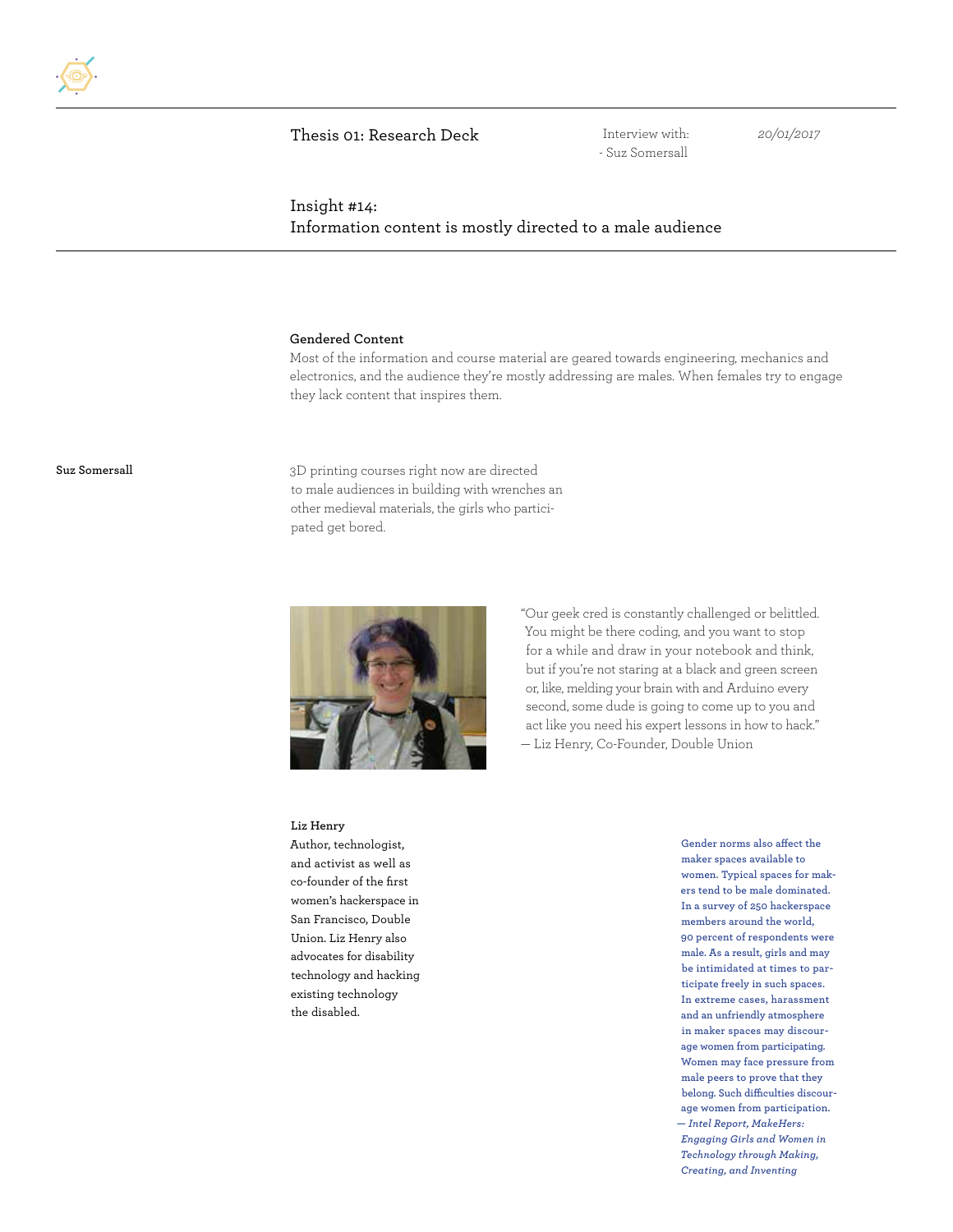Interview with: - Emily Pilloton *31/01/2017*

# Insight #15: The Radical Divide = Girlie Making vs Physical Making

#### **Gender Making Activities**

An interesting discussion that came along during the initial explorations on the Maker Movement and Making activities was the difference between Craft and Making.

There seems to be an unnoficial divide to what is considered Craft and what is considered Making. For some there is no difference, both mean the same thing. While for others, someone who learns a Craft has a highter status and quality work than someone who is a Maker.

Research shows that women are engaging in the making community, but frequently in very gendered ways. There is a vibrant indie craft movement running parallel, and often overlapping, with the Maker movement. In fact, many of these indie crafters, mostly women, participate in Maker Faires across the country. However, the craft component is rarely—if ever—discussed in the discourse. Technical making is perceived as requiring more skill and holds higher status compared to low-tech activities, like crafting, even when crafters use technical components in their own work.

Crafters may be part of the Maker movement but they are not necessarily viewed as 'Makers', as made evident in this quote. While many crafters use laser cutters and 3D printing, expanding the traditional definition of craft, "crafting" as a practice retains a "…more feminine, decorative, frivolous connotation than "making," which is assumed to be masculine and useful. The technologies viewed as masculine are 'hard', and real while those associated with the traditional definition of 'women's work' are understood to be 'soft' and of smaller scale (Britton, 2015).

**Emily Pilloton**

"Jewelry making is a bleak way to engage girls."

\* Britton, Lauren

TASCHA - Technology And Social Change Group, University of Washignton - Power, Access, Status: The Discourse of Race, Gender, and Class in the Maker Movement. (2015). Web. As retrieved from < http://tascha.uw.edu/2015/03/power-access-status-the-discourse-of-race-gender-and-class-in-the-maker-movement/> on September 21, 2016.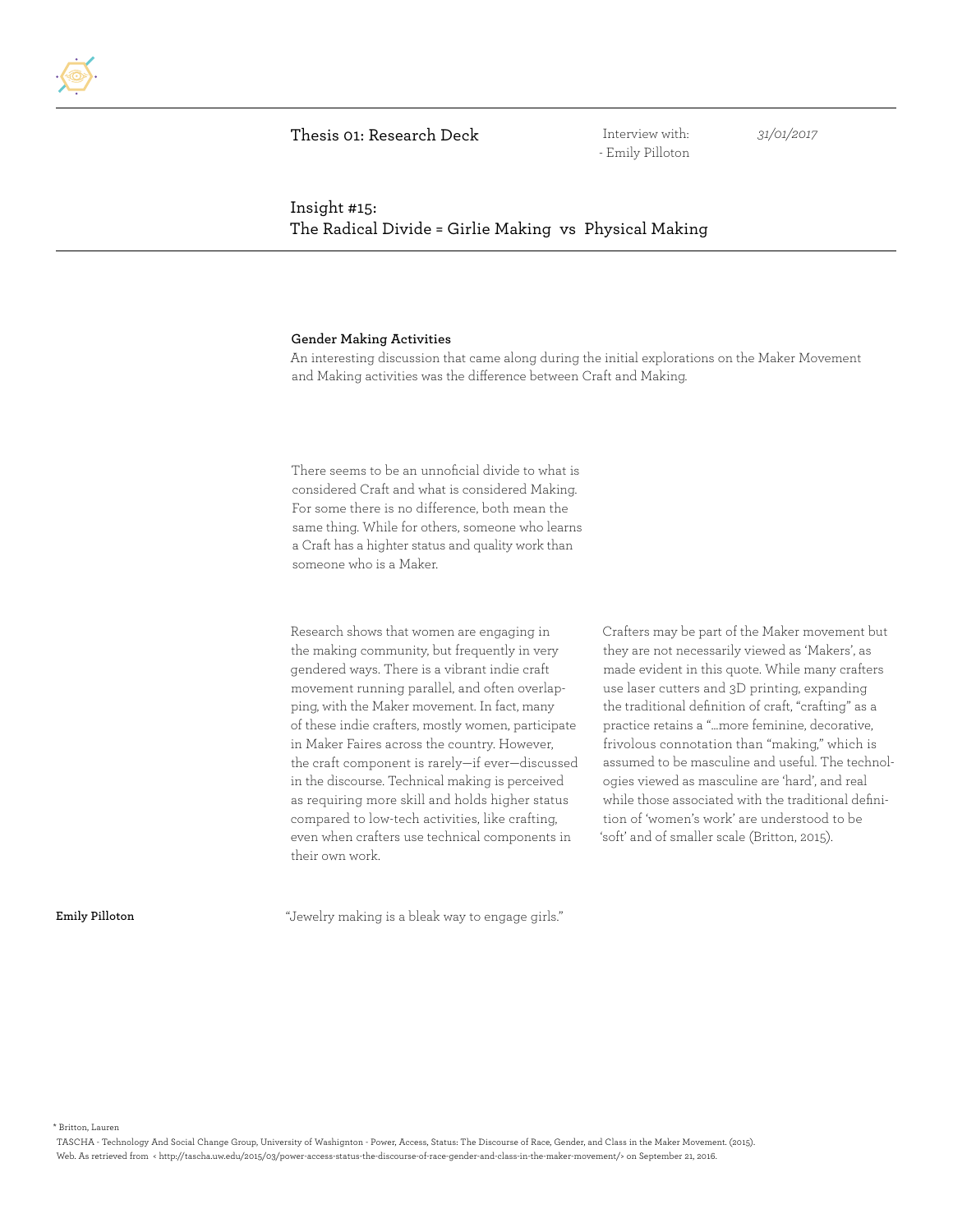

Interview with: - Carla Hall

*12/01/2017*

Insight #16: We need to show them that these activities are empowering

#### **Top Benefits for girls engagement in Making**

1. Skills and Growth Mindset

2. Better Opportunities and Livelihoods

3. Empowerment Innovation Economic

4. Progress Gender Equality

**By engaging in making, girls and women can gain valuable skills and a familiarity with problem-solving related to computer science and engineering. Such skills and experience can attract them to a longerterm engagement in those fields and advance them economically through technology related education, new job opportunities, and improved livelihoods.**

**Maker culture can also be an empowering experience for women on a more personal level, increasing their power. —** *Intel Report, MakeHers: Engaging Girls and Women in Technology through Making, Creating, and Inventing*

# "Blacksmithing is sexy and cool!" — Carla Hall

"Maker culture can also be an empowering experience for women on a more personal level, increasing their power."

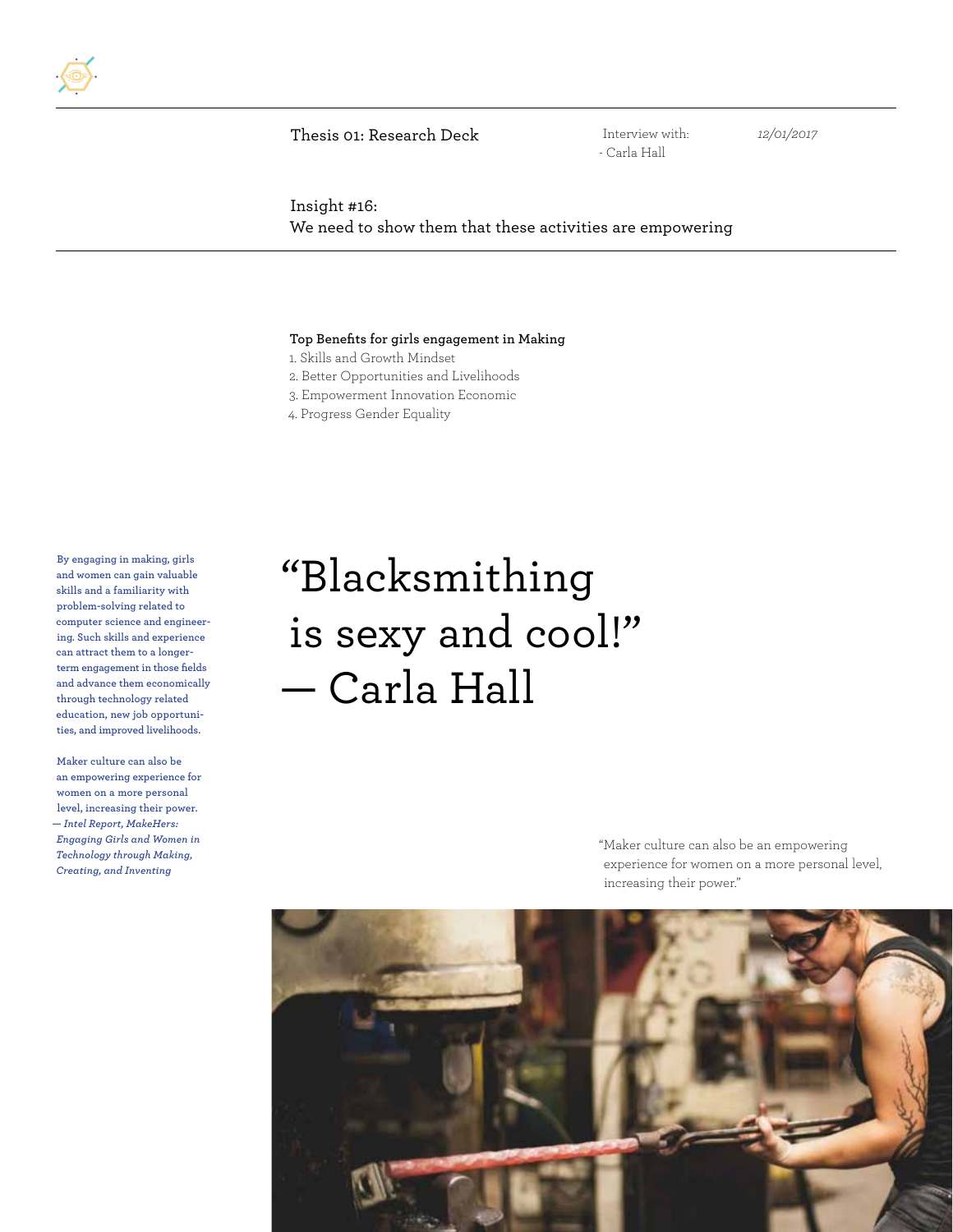Interview with: - Carla Hall

*12/01/2017*

# Insight #17: Making improves the girl's self-esteem

**Transformative Benefits**

One of the most important benefits the girls get with making is of personal, social and emotional development.

**Carla Hall** Most of these kids come already with expectations of themselves or others around them that they are going to fail, then they come here and they succeed. There clearly is a disparity of options.

**Their participation in making and STEM-related activities has the potential to increase their confidence and self- efficacy, their access to information and technology, and their use of media and technology. —** *Intel Report, MakeHers: Engaging Girls and Women in Technology through Making, Creating, and Inventing*

"We need to help girls explore new kinds of personal development experiences (...)" — Linda Lobato, CEO & Co-Founder of Machina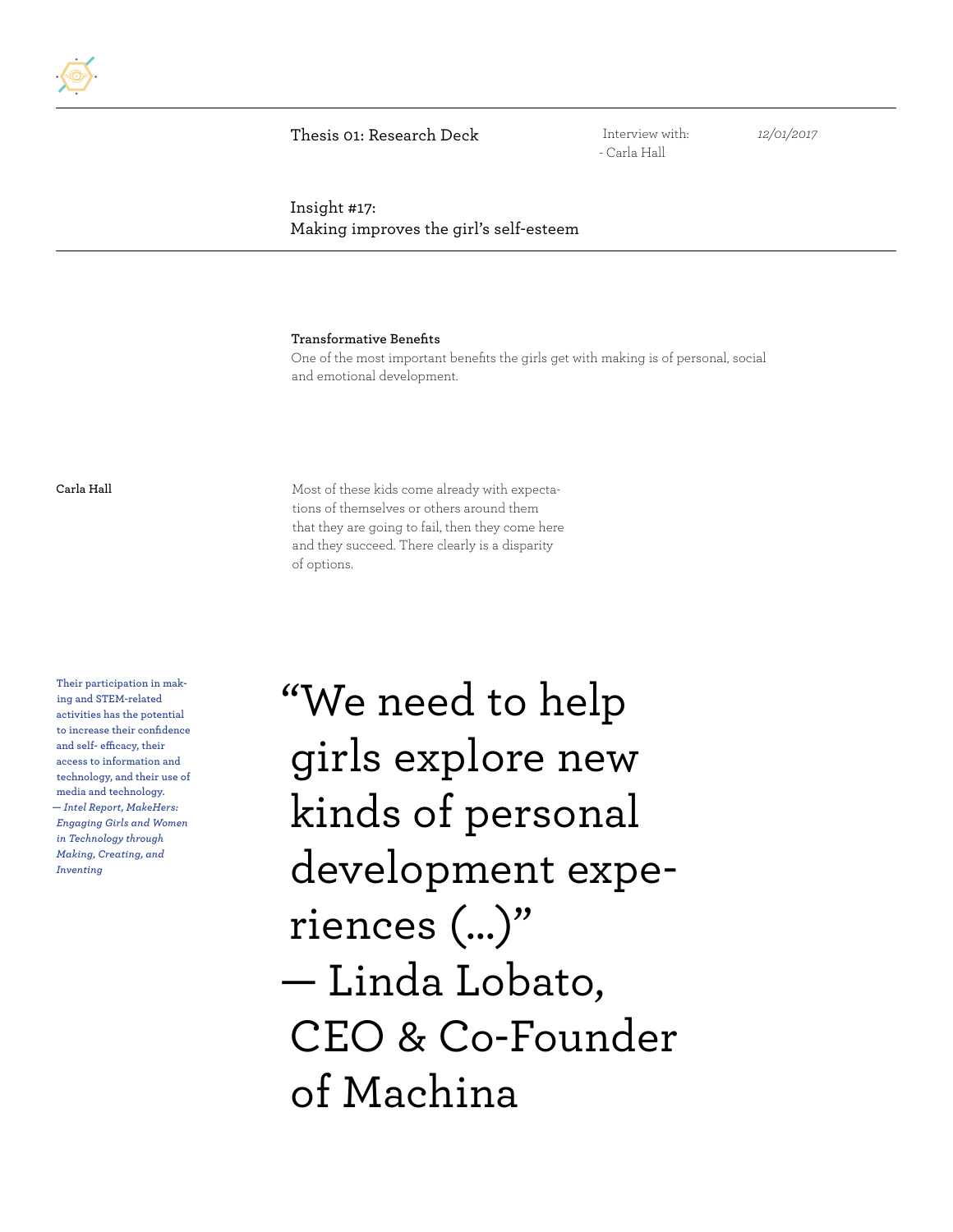Interview with: - Carla Hall

*12/01/2017*

Insight #18: How to engage the minorities?

#### **Attracting the Minorities**

Making can be an effective way to attract and engage underrepresented groups, especially in the fields of computer science and engineering.

**Carla Hall** "Also a big question is how do we pull in and help encourage more people of color?"

**Well-crafted initiatives have the potential to transform this landscape. There are several efforts globally to engage, attract and retain women and underrepresented minorities in computer science and engineering fields. Groups like the National Center for Women in Technology, Girls Who Code, and WeTech have many collaborations and programs focused on workshops, after-school programs, student mentoring, peer support, professional training, faculty mentoring, and other opportunities focused on elementary, middle school, high school, undergraduate, and graduate students. —** *Intel Report, MakeHers: Engaging Girls and Women in Technology through Making, Creating, and Inventing*

Racial and ethnic equity in computer science and engineering fields continues to be a challenge. There is low participation of underrepresented minorities in the computing workforce and computer science and engineering graduate programs. African Americans, Hispanics, and Native Americans, combined, earned fewer than 8 % of computer science and engineering degrees. Research shows that many strategies can be used for increasing participation of both women and underrepresented minorities.

The playful and creative nature of making provides an avenue for people to engage in scientific and engineering problems that have personal meaning for them. Learners engage in activities that lead to understanding and mastery of concepts and tools needed to realize their projects, all within the social context of a supportive, creative community (Intel Report MakeHers, 2014).